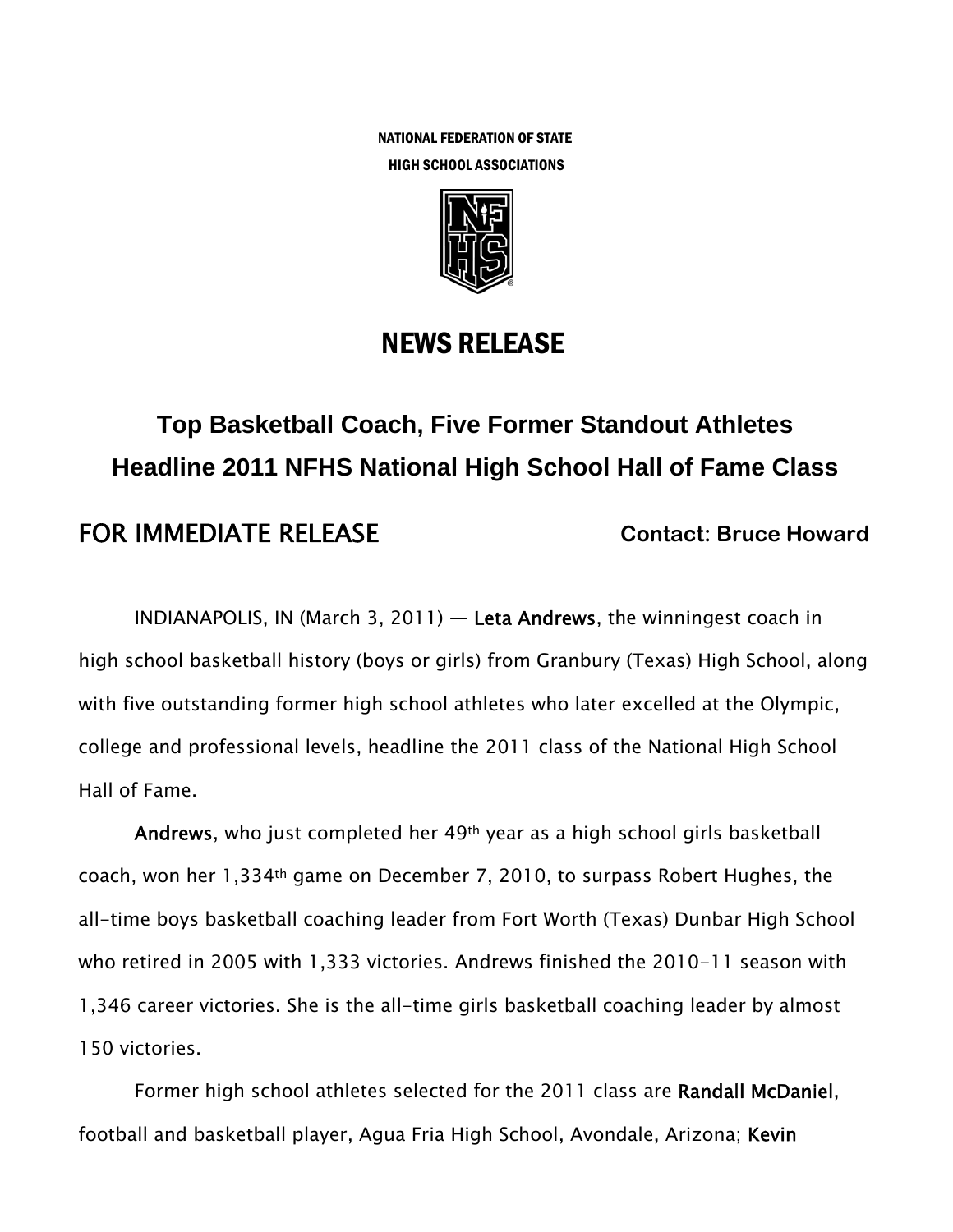McReynolds, baseball player, Sylvan Hills High School, Sherwood, Arkansas; Kenny Monday, wrestler, Booker T. Washington High School, Tulsa, Oklahoma; Billy Owens, basketball player, Carlisle (Pennsylvania) High School; and the late Brad Van Pelt, baseball, basketball and football player, Owosso (Michigan) High School.

These six individuals are among the 12 individuals who will be inducted in the National Federation of State High School Associations (NFHS) National High School Hall of Fame July 2 at the Philadelphia Marriott Downtown in Philadelphia, Pennsylvania. The 29<sup>th</sup> Hall of Fame Induction Ceremony will be the closing event of the 92<sup>nd</sup> annual NFHS Summer Meeting.

McDaniel was a three-year varsity starter and two-time all-state selection in football and basketball at Agua Fria High School in Avondale, Arizona. He also played baseball and participated in track and field, setting the school record in the 100-meter dash as a senior. He was an All-American at Arizona State University and played 14 years with the Minnesota Vikings in the National Football League (NFL), where he started 202 consecutive games at left guard. McDaniel is a member of the College Football Hall of Fame and the Pro Football Hall of Fame.

McReynolds led his baseball team at Sylvan High School in Sherwood, Arkansas, to the Arkansas Activities Association Class AA state championship in 1978. He was selected the tournament's most valuable player (MVP) and was named Arkansas High School Baseball Player of the Year. McReynolds batted .634 as a senior and had a 16-1 career pitching record. After earning all-conference and All-American honors at the University of Arkansas, McReynolds played 12 years in the major leagues with the San Diego Padres, New York Mets and Kansas City Royals. He was third in the National League MVP voting in 1988.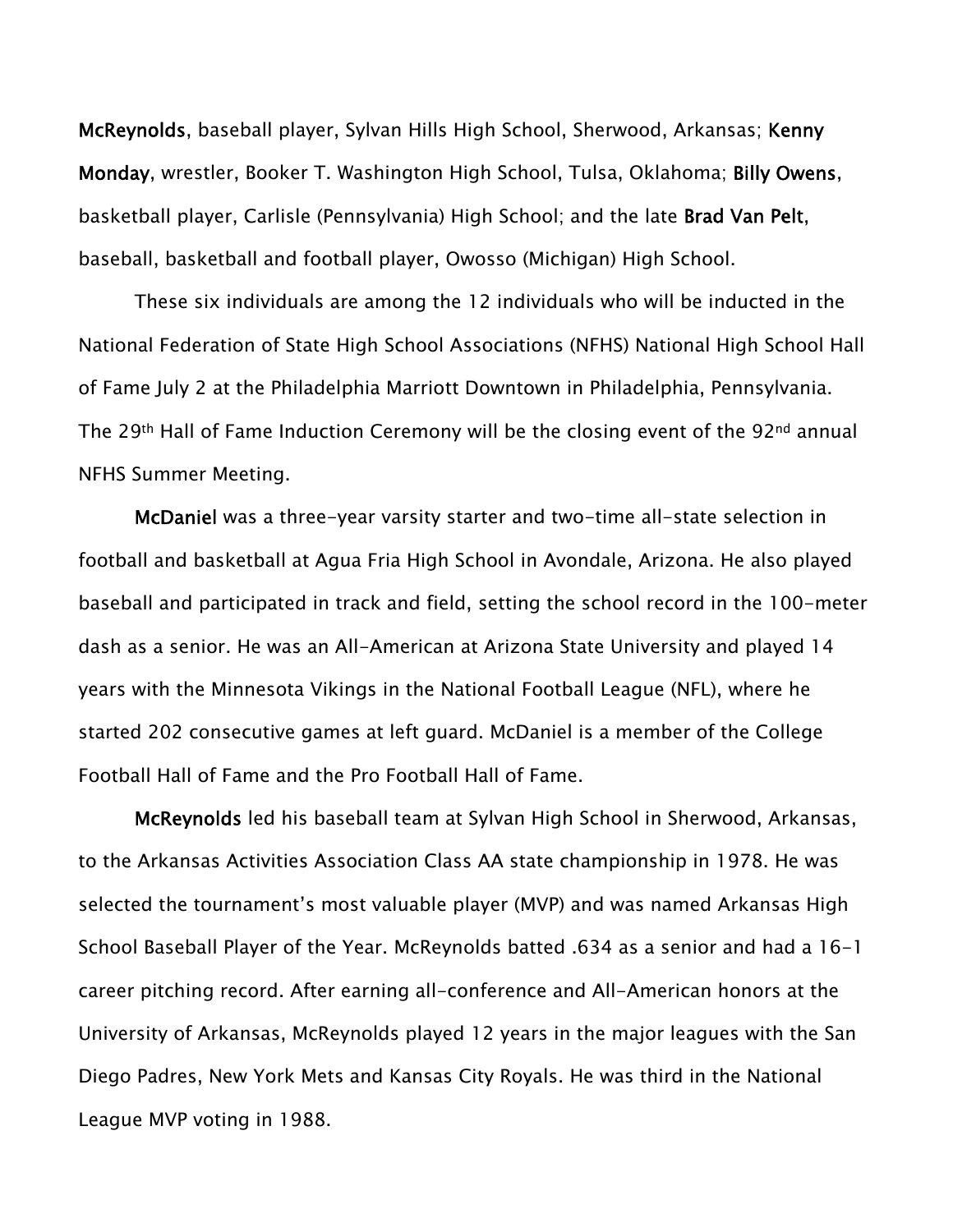Monday was a four-time state champion and never lost a match while wrestling at Booker T. Washington High School in Tulsa, Oklahoma. Monday finished with a 140-0-1 record and won Oklahoma Secondary School Activities Association titles at 108, 115, 135 and 141 pounds from 1977 to 1980. He later won an NCAA championship at Oklahoma State University in 1984, a gold medal at the 1988 Summer Olympics in Seoul, South Korea, and a silver medal at the 1992 Summer Olympics in Barcelona, Spain.

Owens led the boys basketball team at Carlisle High School to four consecutive Pennsylvania Interscholastic Athletic Association Class 4-A state championships from 1985 to 1988 while recording a 118-11 record. He scored 53 points in the 1988 state championship game and finished as the state's No. 2 all-time scorer with 3,298 points. (He is now third all-time.) Owens played three years at Syracuse University and enjoyed a 10-year career in the National Basketball Association with six teams.

Van Pelt was a four-sport standout at Owosso (Michigan) High School. In his senior year (1968-69), he was all-state in football, basketball and baseball, which included a 42-rebound performance in basketball and three consecutive no-hitters in baseball. He also competed in track and field as a senior and earned eight total letters. Though he was drafted by the Detroit Tigers, Van Pelt opted to attend Michigan State University, where he played baseball, basketball and football. He was a two-time All-American in football. Van Pelt played 14 years in the NFL with the New York Giants, Los Angeles Raiders and Cleveland Browns. He died of a massive heart attack in February 2009 at the age of 57.

Besides Andrews, other coaches in this year's class are Curt Bladt, football coach, Harlan (Iowa) High School; Larry Shaw, recently retired wrestling coach, Oak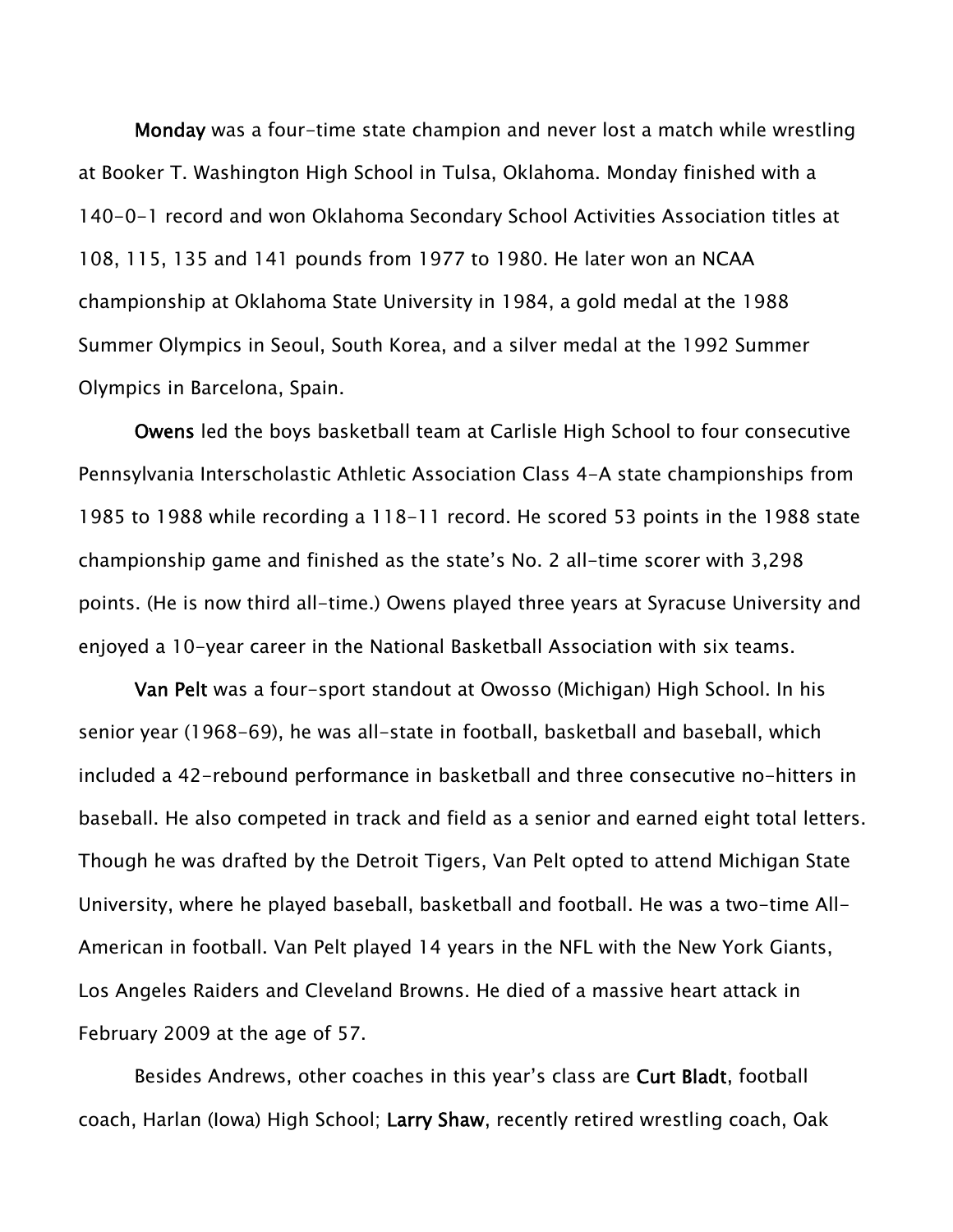Glen High School, New Cumberland, West Virginia; and Pete Shock, basketball and track coach, Cliff (New Mexico) High School.

In 33 years as Harlan football coach, Bladt has led his teams to 10 Iowa High School Athletic Association Class 3A state championships and a stellar 353-36 record – barely one loss a year. His 353 wins and .909 percentage are No. 1 in Iowa history. Off the field, Bladt has overcome the effects of Miller-Fisher Syndrome, which causes the immune system to attack nerves, and he has modeled sportsmanship – most recently in 2008 when he took 33 Harlan students to Parkersburg, Iowa, to help that community that was ravaged by an F-5 tornado.

Shaw retired this past season after 31 years as wrestling coach at Oak Glen High School in New Cumberland, West Virginia. Shaw led his teams to 13 consecutive West Virginia Secondary School Activities Commission AA/A State Wrestling Championships – tied for fifth-best all-time. He coached 51 individual state champions and finished with a career dual-meet record of 330-96-4. Shaw was inducted into the National Wrestling Hall of Fame last year.

For the past 33 years, Shock has been a busy man – serving as Cliff (New Mexico) High School's basketball coach, track and field coach, and athletic director. In basketball, Shock is carrying on a family name at the Class A school – his father, Dale Shock, was boys basketball coach from 1935 to 1974. Pete Shock's basketball teams have won nine New Mexico Activities Association state championships, and his track teams have claimed three state titles. His 768 victories in basketball rank No. 2 alltime in New Mexico history.

The remainder of the 2011 class is composed of two contest officials - **Emry** Dilday, a football and track and field/cross country official from Springfield, Missouri,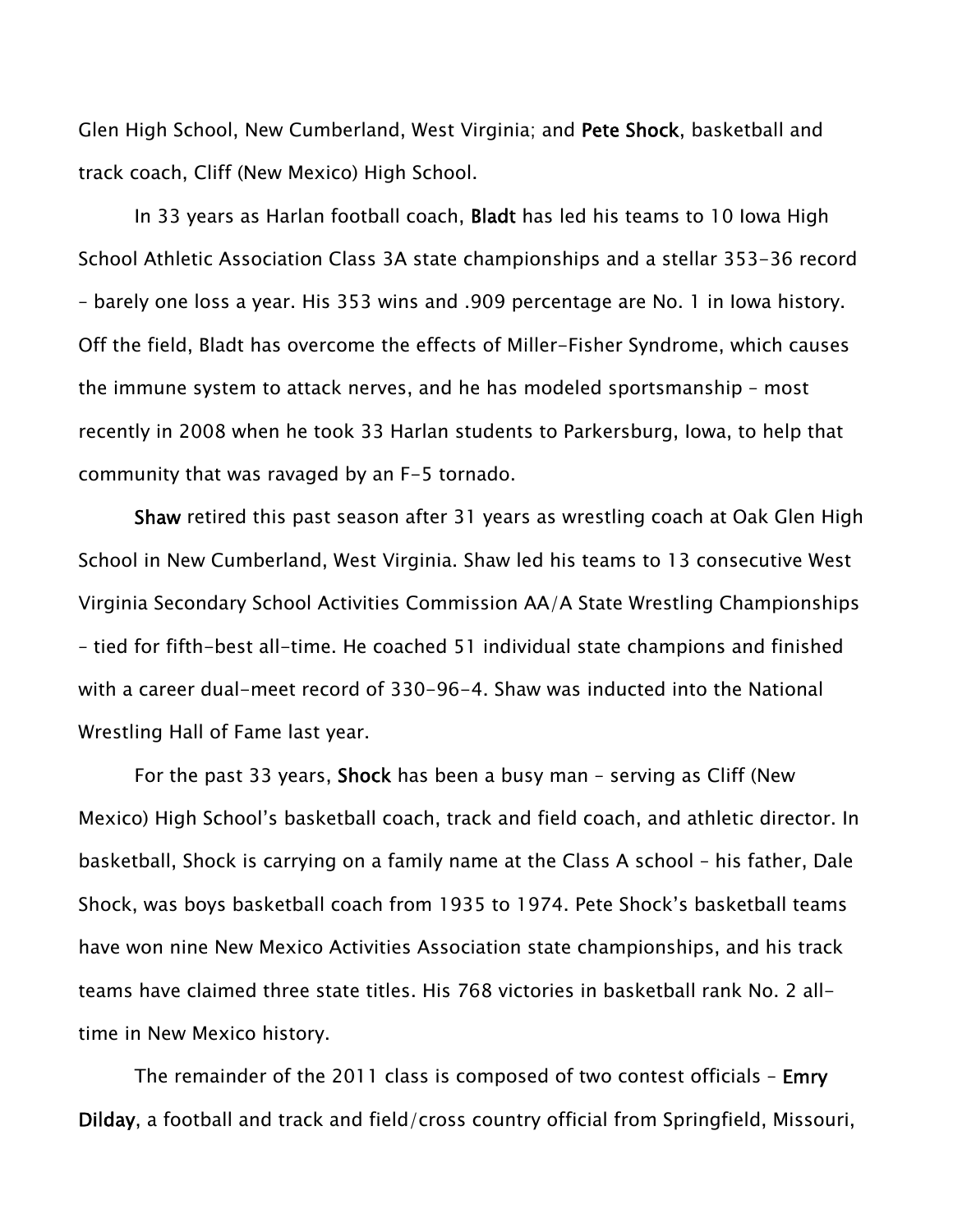and Rick Tucci, a wrestling official from Pembroke Pines, Florida – and Dan Washburn, a state high school association administrator from Opelika, Alabama.

Dilday officiated high school football for 43 years and college football for 36 years before retiring in 2006. Now in his 27th year, he continues to officiate track and cross country. Dilday was considered the top football referee in Missouri as he officiated about 50 state tournament playoff games, including nine state championship games. He has been football rules interpreter for the Missouri State High School Activities Association since 1982. Dilday was a charter member of the NFHS Officials Association and served as president during the 1999-2000 school year.

Tucci has been an accomplished wrestling official at the state, national and international levels for 30 years. He has officiated 23 Florida High School Athletic Association (FHSAA) State Wrestling Championships and has been the FHSAA wrestling rules interpreter since 1976. Nationally, he has been president of the USA Wrestling Officials Association since 1986. Across the globe, Tucci has officiated seven Olympic Games and more than 60 World Championships. He has worked more Olympic matches than any other American official.

Washburn retired in 2007 after 16 years as executive director of the Alabama High School Athletic Association (AHSAA). After graduating from the University of Chattanooga, Washburn was a high school teacher and coach for 21 years, following by eight years as superintendent of schools in Lanett, Alabama, before joining the AHSAA. Washburn was instrumental in bringing the state basketball championships – as well as the six football championships – to Birmingham. He also established the STAR Sportsmanship initiative as an eligibility requirement. Washburn served on the NFHS Board of Directors and was NFHS president in 2005-06.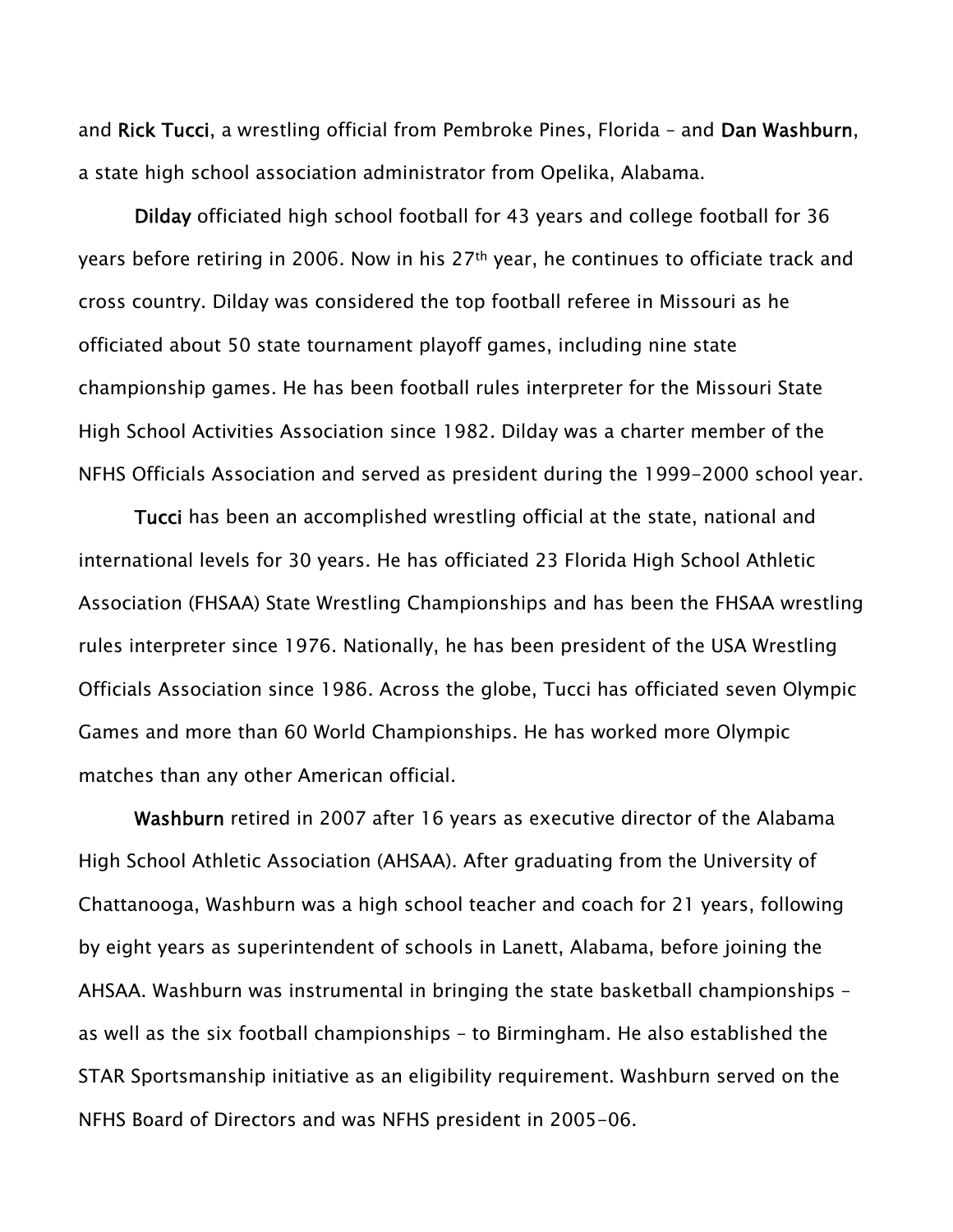The National High School Hall of Fame was started in 1982 by the NFHS to honor high school athletes, coaches, contest officials, administrators, fine arts coaches/directors and others for their extraordinary achievements and accomplishments in high school sports and activity programs. This year's class increases the number in the Hall of Fame to 386.

The 12 individuals were chosen after a two-level selection process involving a screening committee composed of active high school state association administrators, coaches and officials, and a final selection committee composed of coaches, former athletes, state association officials, media representatives and educational leaders. Nominations were made through NFHS member associations.

#### About the National Federation of State High School Associations (NFHS)

The NFHS, based in Indianapolis, Indiana, is the national leadership organization for high school sports and fine arts activities. Since 1920, the NFHS has led the development of education-based interscholastic sports and fine arts activities that help students succeed in their lives. The NFHS sets direction for the future by building awareness and support, improving the participation experience, establishing consistent standards and rules for competition, and helping those who oversee high school sports and activities. The NFHS writes playing Rules for 17 sports for boys and girls at the high school level. Through its 50 member state associations and the District of Columbia, the NFHS reaches more than 19,000 high schools and 11 million participants in high school activity programs, including more than 7.6 million in high school sports. As the recognized national authority on interscholastic activity programs, the NFHS conducts national meetings; sanctions interstate events; produces publications for high school coaches, officials and athletic directors; sponsors professional organizations for high school coaches, officials, spirit coaches, speech and debate coaches and music adjudicators; serves as the national source for interscholastic coach training; and serves as a national information resource of interscholastic athletics and activities. For more information, visit the NFHS Web site at www.nfhs.org.

MEDIA CONTACTS: Bruce Howard or John Gillis, 317-972-6900 National Federation of State High School Associations PO Box 690, Indianapolis, Indiana 46206